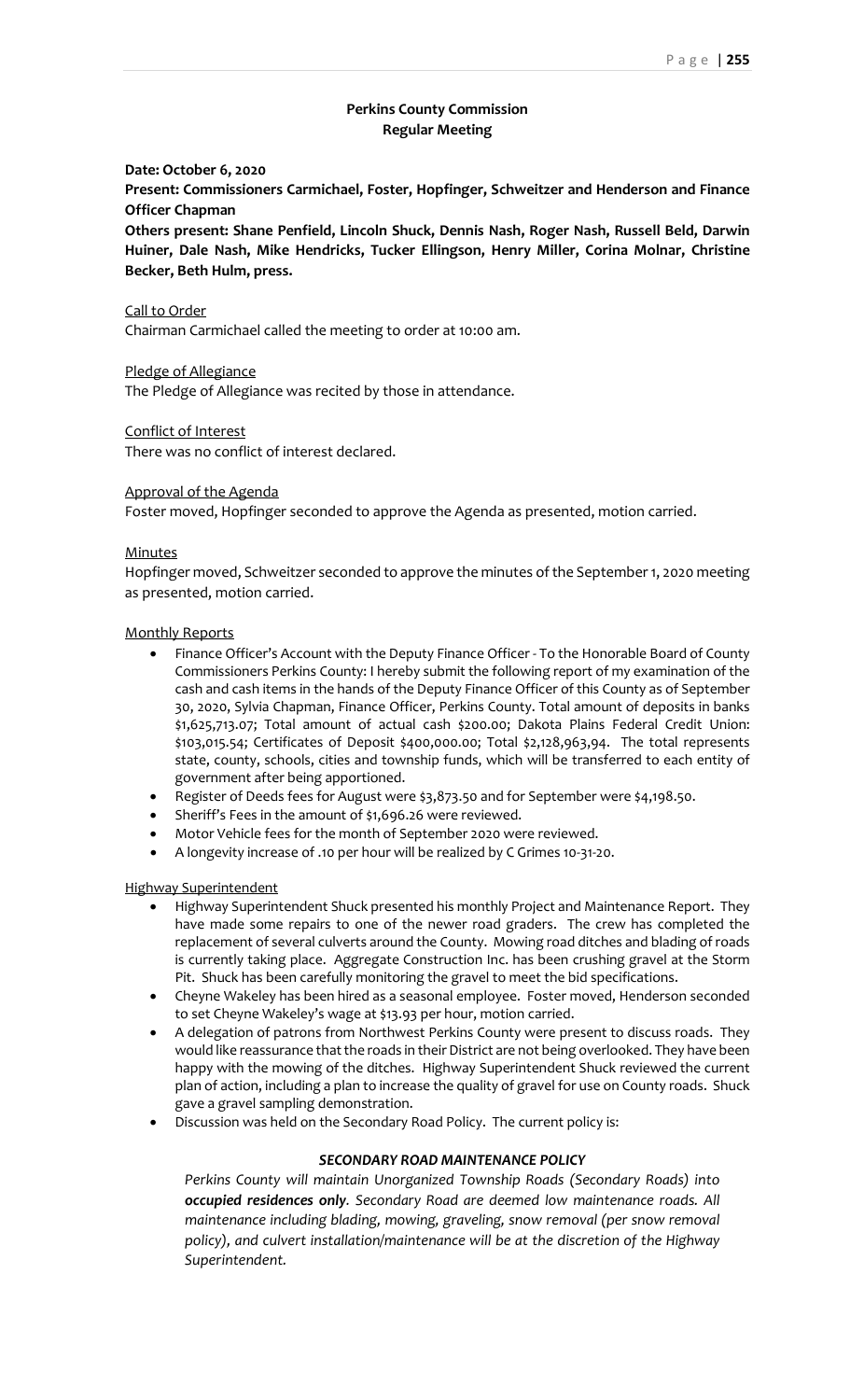*Unorganized Township Roads not leading to occupied residence, may receive minimal maintenance at the discretion of the Highway Superintendent.* 

• Discussion was held on creating a Cattle Guard Policy. Copies of the proposed policy will be reviewed by the Commission and the policy will be placed on the agenda for approval at the next Commission Meeting.

### DOE Corina Molnar

- DOE Corina Molnar introduced Christine Becker as a new employee in the DOE Office.
- Carrie Fisher has accepted the position of Administrative Deputy in the DOE Office. Schweitzer moved, Carmichael seconded to set Carrie Fisher's wage at \$15.80 per hour, motion carried.

### Executive Session

Foster moved, Henderson seconded to declare Executive Session to discuss personnel and legal matters at 11:52 am, motion carried. Carmichael declared the meeting back in open session at 1:03 pm.

### Finance Officer Chapman

- The Sheriff's Office has received an HLS grant in the amount of \$12,660.12. Foster moved, Hopfinger seconded to accept the HLS grant in the amount of \$12,660.12 and to auto-supplement 101-211-426.29, motion carried.
- The November Commission Meeting must be held the first week of November. Foster moved, Hopfinger seconded to set the regular November Commission Meeting on Thursday, November 5, 2020 at 10:00 am, motion carried.
- Tax Deferral Hopfinger moved, Foster seconded to opt out of the payroll tax deferral that is allowed under the Presidential Memorandum issued August 8, 2020, motion carried.
- Finance Officer Chapman requested that a wage be set for the Absentee Precinct Board and the Perkins County Tabulation Board. Foster moved, Henderson seconded to compensate the Absentee Precinct Board \$65.00 and the Tabulation Board \$65.00, for the November 3, 2020 election, motion carried.

## Claims

The following claims were presented and approved for payment, Sept. payroll: 81,126.59; IRS, fica, 7,973.07; SD Retirement, retirement, 6,218.14; Delta Dental, insurance, 1,303.66; Medico Life, insurance, 107.88; Wellmark, insurance, 18,529.80; SDPEF, insurance, 96.00; HRA Reimbursements, 9,925.87; A&B, copier maint, 37.12 & 42.44; A+ Repair, repairs, 334.78; Agpro, repairs, 139.00; American Solutions, supplies, 45.25; Avera, prof. services, 96.55; BH Family Practice, jail meds, 24.00; Birmingham & Cwach Law Office, MH Crt. Appt. Atty, 246.15; Bison Courier, advertising, 377.94; Bison Food, supplies, 53.42; Bison Impl, supplies, 847.23; Bluetarp Financial, supplies, 1504.86; Bob Barker, covid supplies, 74.45; Chapman's Electronics, maint, 37.50; C. Jesfjeld, weed rebate, 71.69; Connecting Point, software contract, 8250.00; Contractors Supply, supplies, 279.15; Current Connection, repairs/supplies, 1482.57 & 2,289.18; Dakota Feed & Seed, chemical, 5,589.20; Dakota Herald, advertising, 1,799.31; Deer Credit, Grader, 128,483.28; Eagle Next Ranch, weed rebate, 576.66; E. Arneson, weed rebate, 558.90; ES&S, election supplies, 833.30; Evanson-Jensen Funeral Home, indigent burial, 1,525.00; Five Counties Nursing Home, prof. fees, 100.00; G&O, supplies, 512.95; Girard Auction, equip, 20,927.50; Godfrey Brake Service, repairs, 114.19; Gooseneck Impl, repairs, 604.54; Gov't Forms, Covid supplies, 47.82; Grand Electric, utilities, 1,391.77; Highway Improvement, Inc, contracts, 41,237.46; Horizon, Ambulance & CHN Rent, 1,680.00; HR direct, supplies, 70.01; Intab, election supplies, 51.92; John Deer Financial, 6,629.33; KBJM, advertising, 78.00; Kinney Law, Crt. Appt Atty, 2,130.15; Lemmon EMT, travel, 402.36; Lewis & Clark, MH Board, 184.00; Matheson, supplies, 45.85; D. McKinstry, weed rebate, 139.73; Meade County, jail board, 1,840.00; Melling & Roseland, Crt. Appt. Atty, 414.55; Natl Sheriff's Assn, dues, 65.00; Office of Child & Family Services, CN quarterly, 1,602.64; S. Penfield, rent, 400.00; Pennington County Jail, transport, 184.44; Perkins County Ambulance, travel, 563.04; Pitney Bowes, postage maint, 473.04, postage, 5,000.00; Runnings, supplies, 431.06; Schaefer Crt. Reporting, MH Crt. Reporting, 60.00; SD Development Center, MH Subsidy, 60.00; SD Dept of Transp. Prof. fees, 5,596.99; SD Federal Property, supplies, 67.15; SD Public Health Lab, prof. fees,